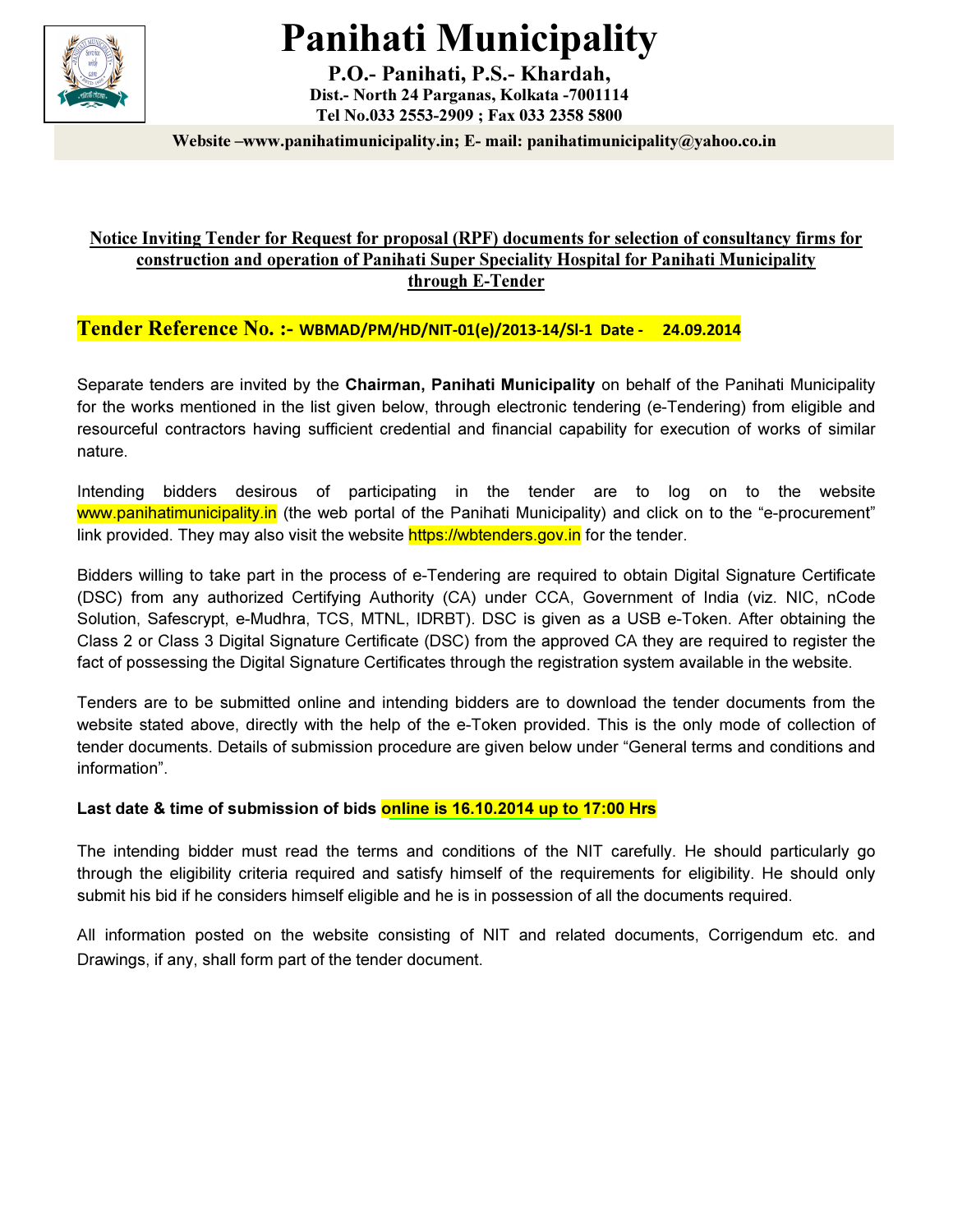# 1. Necessity of the Project:

- Municipality Hospitals function mainly for the under privileged. But is ill equipped to provide such services. Even, if equipped, they are not professionally managed. At the same time we forget the plight of the middle class for the high cost charged by mushrooming nursing homes. They can neither go to a Municipality Hospital for its ill reputation as a poor man's hospital.
- It is this thinking which can be changed by taking some extra ordinary measures by the Municipality Board.
- Panihati Municipal area has about 4 lakhs population with another huge population in adjoining area. The place has a few nursing homes in its area but at high cost.
- The Project cost with about 40 cottahs land will have its own MRI, CT Scan, Cath Lab, Dialysis, ICCU, Modular OT, GNM nursing college besides 124 bedsits.

### This dream project will be the first municipality hospital in India to have corporate look and almost every aspect of medical advancement under one roof.

### On completion of the project it will not only allow its citizens to avail medical services at an affordable prices but with competition to other nursing homes they will improve their service.

- Medicines specially life saving drugs are at times very costly. Normal pharmacies sale at MRP. But municipality being a semi Government organization can sale at normal profits above the prices offered by the distributor. So low prices of medicine can also be offered in the MATRI SADAN pharmacy.
- Higher surgeries can be performed in the MATRI SADAN hospital at very reasonable cost.
- Unit opposite Panihati Municipality will serve as OPD unit with pathology collection centre. So MATRI SADAN, ESOPD and unit on BT Road will function as one unit.

#### All the points if considered together can only raise the question why was the project not implemented so long.

i) Name of the Job : Request for proposal (RPF) documents for selection of consultancy firms for construction and operation of Panihati Super Speciality Hospital for Panihati Municipality